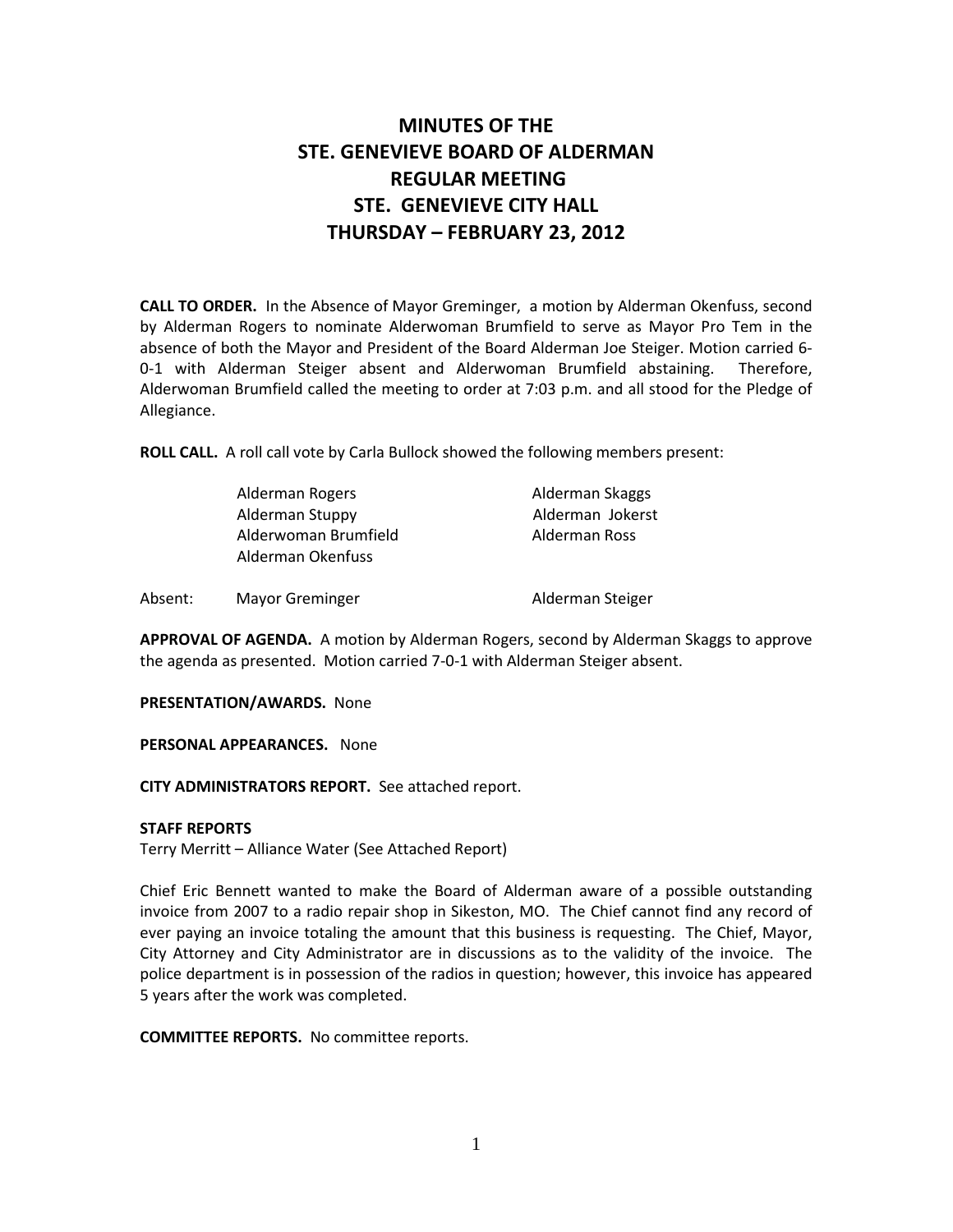### CONSENT AGENDA.

Minutes Board of Aldermen Regular Session – February 9, 2012. A motion by Alderman Rogers, second by Alderman Stuppy to approve the Minutes of the Regular Meeting of the Board of Alderman on February 9, 2012. Motion carried 7-0-1 with Alderman Steiger absent.

Minutes Board of Aldermen Closed Session – January 26, 2012. A motion by Alderman Okenfuss, second by Alderman Jokerst to approve the Minutes of the Closed Session of the January 26, 2012 Board of Aldermen meeting. Motion carried 7-0-1 with Alderman Steiger absent.

**Financial Statements – January 2011.** A motion by Alderman Okenfuss, second by Alderman Skaggs to approve the Financial Statement for January, 2011. Motion carried 7-0-1 with Alderman Steiger absent.

NOTICE OF PUBLIC HEARING. The Mayor and the Board of Aldermen of the City of Ste. Genevieve, Missouri will hold a public hearing on Thursday, February 23, 2012 at 7:00 p.m. at City Hall, 165 South Fourth Street. The purpose of this hearing is to consider a request from George Wehner for renewal of a special use permit that will allow the operation of an Auto Repair and Restoration business at his residence located at 235 North Main Street, a "C-2" Central Business District zone. Ste. Genevieve Municipal Code Section 405.090 (1) (a) and Section 405.080 (1) (z) require a special use permit to operate an automobile repair or commercial garage in a "C-2" Central Business District.

Alderwoman Brumfield called the Public Hearing to order @ 7:42 pm.

Brenda Schloss, Planning & Zoning Administrator began by providing pictures taken the morning of February 23, 2012 to the Board of Aldermen showing the violations of the Special Use Permit.

Ms. Schloss stated that although the number of vehicles on the property had decreased, the other violations have still not been corrected.

Alderman Ross asked Ms. Schloss what her recommendation was for this hearing. She was asked if she wanted to suspend the Special Use Permit: Ms. Schloss responded with a yes, until the violations are corrected or revoke altogether. Later, she restated that maybe the Board would like to give Mr. Wehner a reasonable extension to correct the violations without suspending or revoking the Special Use Permit.

Mr. Wehner then stood before the Board of Aldermen with a letter apologizing for breaking the terms of the Special use Permit and requesting time to clean up the property and bring it back into compliance.

After questions directed to both Mr. Wehner and Ms. Schloss had ended, Alderwoman Brumfield ended the Public Hearing at 8:15 pm.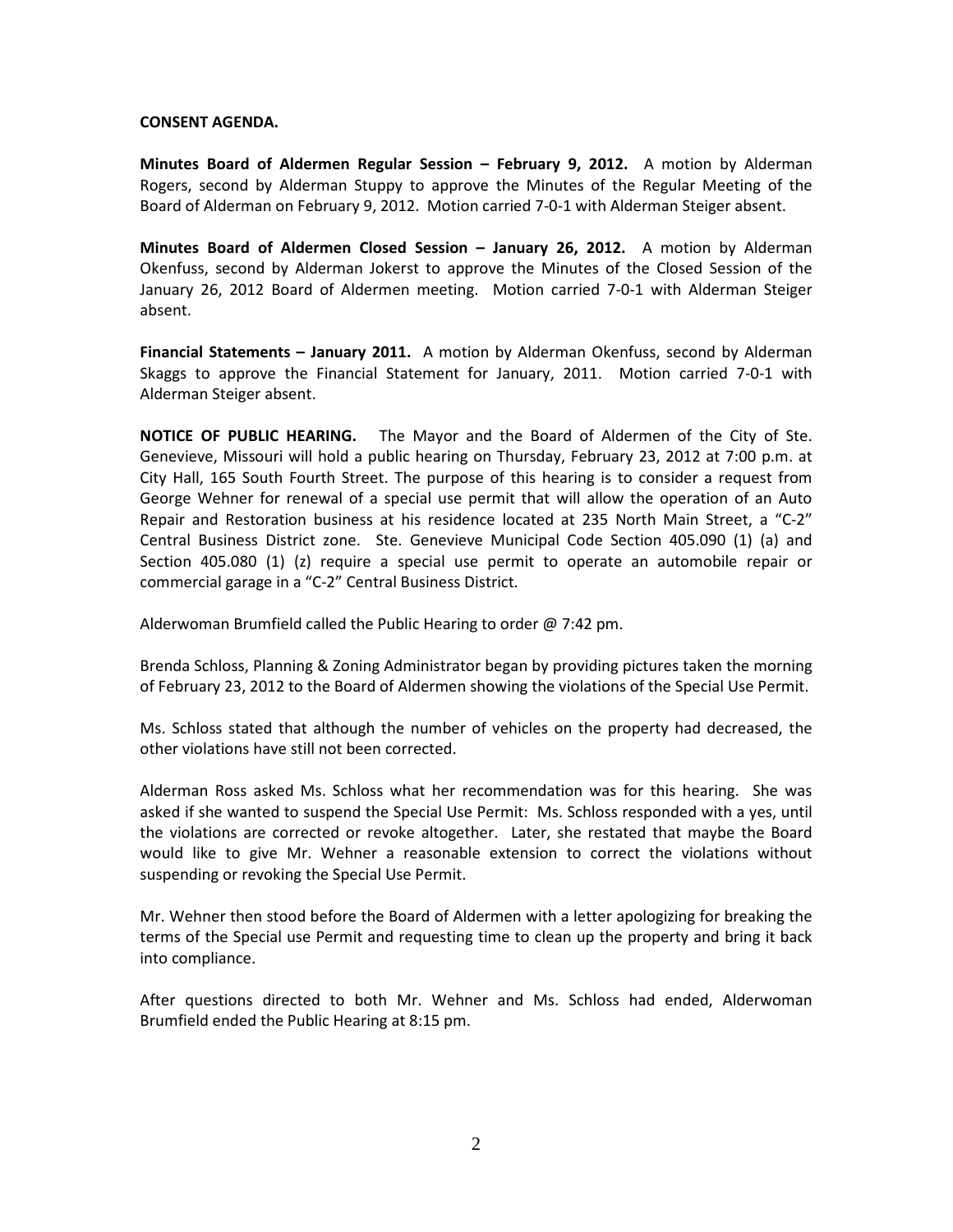A motion was made by Alderman Rogers, second by Alderman Okenfuss to extend Mr. Wehner's Special Use Permit for a period of 30 days. At the end of the 30 day period, the Board will revisit his clean up progress. The Board will at that time decide if sufficient progress has been made to continue the Special Use Permit. Motion carried 7-0-1 with Alderman Steiger absent.

RESOLUTION 2012-11. A RESOLUTION AUTHORIZING THE DESCRIBED ITEMS IN SECTION 1 TO BE DECLARED SURPLUS PROPERTY AND PROVIDING FURTHER AUTHORITY. A motion by Alderman Rogers, second by Alderman Stuppy to approve Resolution No. 2012-11. Motion carried 7-0-1 with Alderman Steiger absent.

RESOLUTION 2012-12. A RESOLUTION AUTHORIZING THE 1990 GMC DUMP TRUCK BE DECLARED SURPLUS PROPERTY AND PROVIDING FURTHER AUTHORITY. A motion by Alderman Rogers, second by Alderman Skaggs to approve Resolution No. 2012-12. Motion carried 7-0-1 with Alderman Steiger absent.

RESOLUTION 2012-13. A RESOLUTION RE-APPOINTING JAN BRANS TO THE STE. GENEVIEVE LANDMARKS COMMISSION. A motion by Alderman Okenfuss, second by Alderman Rogers to approve Resolution No. 2012-13. Motion carried 7-0-1 with Alderman Steiger absent.

RESOLUTION 2012-14. A RESOLUTION RE-APPOINTING GEORGE WEHNER TO THE STE. GENEVIEVE LANDMARKS COMMISSION. A motion by Alderman Rogers, second by Alderman Jokerst to approve Resolution No. 2012-14. Motion carried 7-0-1 with Alderman Steiger absent.

RESOLUTION 2012-15. A RESOLUTION RE-APPOINTING GERRY SCHWENT TO THE STE. GENEVIEVE PARK BOARD. A motion by Alderman Okenfuss, second by Alderman Ross to approve Resolution No. 2012-15 as amended. Motion carried 7-0-1 with Alderman Steiger absent.

RESOLUTION 2012-16. A RESOLUTION RE-APPOINTING BOB DONOVAN TO THE STE. GENEVIEVE BOARD OF ADJUSTMENT. A motion by Alderman Rogers, second by Alderman Skaggs to approve Resolution No. 2012-16. Motion carried 7-0-1 with Alderman Steiger absent.

RESOLUTION 2012-17. A RESOLUTION RE-APPOINTING JOAN DONZE TO THE STE. GENEVIEVE BOARD OF ADJUSTMENT. A motion by Alderman Skaggs, second by Alderman Rogers to approve Resolution No. 2012-17. Motion carried 7-0-1 with Alderman Steiger absent.

RESOLUTION 2012-18. A RESOLUTION RE-APPOINTING BERNIE NAEGER TO THE STE. GENEVIEVE BOARD OF ADJUSTMENT. A motion by Alderman Rogers, second by Alderman Stuppy to approve Resolution No. 2012-18. Motion carried 7-0-1 with Alderman Steiger absent.

RESOLUTION 2012-19. A RESOLUTION RE-APPOINTING MICKEY KOETTING TO THE STE. GENEVIEVE LANDMARKS COMMISSION. A motion by Alderman Okenfuss, second by Alderman Rogers to approve Resolution No. 2012-19. Motion carried 7-0-1 with Alderman Steiger absent.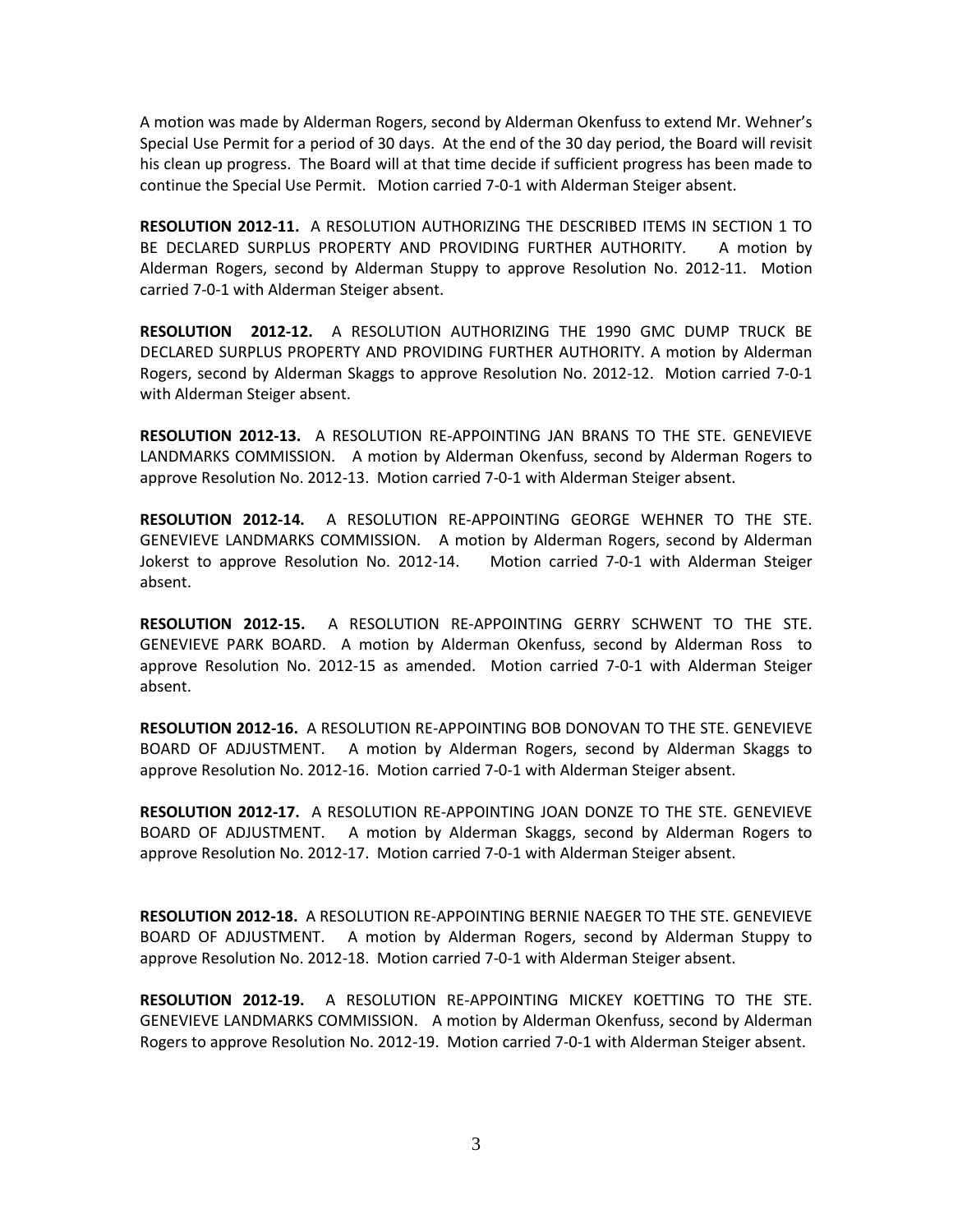RESOLUTION 2012-20. A RESOLUTION RE-APPOINTING JOE PRINCE TO THE STE. GENEVIEVE PLANNING & ZONING COMMISSION. A motion by Alderman Rogers, second by Alderman Skaggs to approve Resolution No. 2012-20. Motion carried 7-0-1 with Alderman Steiger absent.

RESOLUTION 2012-21. A RESOLUTION RE-APPOINTING ANTHONY "TONY" GRASS TO THE STE. GENEVIEVE PLANNING & ZONING COMMISSION. A motion by Alderman Okenfuss, second by Alderman Rogers to approve Resolution No. 2012-21. Motion carried 7-0-1 with Alderman Steiger absent.

RESOLUTION 2012-22. A RESOLUTION RE-APPOINTING WILLIAM "BILL" TLAPEK TO THE STE. GENEVIEVE CHANNEL 7/98 BOARD. A motion by Alderman Rogers, second by Alderman Stuppy to approve Resolution No. 2012-22 as amended. Motion carried 7-0-1 with Alderman Steiger absent.

RESOLUTION 2012-23. A RESOLUTION RE-APPOINTING SUE GEGG TO THE STE. GENEVIEVE CHANNEL 7/98 BOARD. A motion by Alderman Okenfuss, second by Alderman Skaggs to approve Resolution No. 2012-23. Motion carried 7-0-1 with Alderman Steiger absent.

RESOLUTION 2012-24. A RESOLUTION RE-APPOINTING JOHN STUPPY TO THE STE. GENEVIEVE CHANNEL 7/98 BOARD. A motion by Alderman Skaggs, second by Alderman Jokerst to approve Resolution No. 2012-24. Motion carried 6-0-1-1 with Alderman Steiger absent and Alderman Stuppy abstaining.

RESOLUTION 2012 – 25. A RESOLUTION RE-APPOINTING ROBERT "BOB" ROTH, SR. TO THE STE. GENEVIEVE CHANNEL 7/98 BOARD. A motion by Alderman Rogers, second by Alderman Skaggs to approve Resolution No. 2012-25. Motion carried 7-0-1 with Alderman Steiger absent.

RESOLUTION 2012-26. A RESOLUTION RE-APPOINTING MARK BUCHHEIT TO THE STE. GENEVIEVE PARK BOARD. A motion by Alderman Rogers, second by Alderman Skaggs to approve Resolution No. 2012-26. Motion carried 7-0-1 with Alderman Steiger absent.

RESOLUTION 2012-27. A RESOLUTION RE-APPOINTING JOHN SLAUGHTER TO THE STE. GENEVIEVE PARK BOARD. A motion by Alderman Rogers, second by Alderman Jokerst to approve Resolution No. 2012-27. Motion carried 7-0-1 with Alderman Steiger absent.

RESOLUTION 2012-28. A RESOLUTION RE-APPOINTING SAMER ZOUGHAIB TO THE STE. GENEVIEVE PARK BOARD. A motion by Alderman Ross second by Alderman Rogers to approve Resolution No. 2012-28. Motion carried 7-0-1 with Alderman Steiger absent.

RESOLUTION 2012-29. A RESOLUTION APPOINTING JAMIE BAUMAN TO THE STE. GENEVIEVE LANDMARKS COMMISSION. A motion by Alderman Rogers, second by Alderman Stuppy to approve Resolution No. 2012-29 as amended. Motion carried 7-0-1 with Alderman Steiger absent.

RESOLUTION 2012-30. A RESOLUTION APPOINTING FRANK ROLFE TO THE STE. GENEVIEVE LANDMARKS COMMISSION. A motion by Alderman Ross, second by Alderman Okenfuss to approve Resolution No. 2012-30. Motion carried 7-0-1 with Alderman Steiger absent.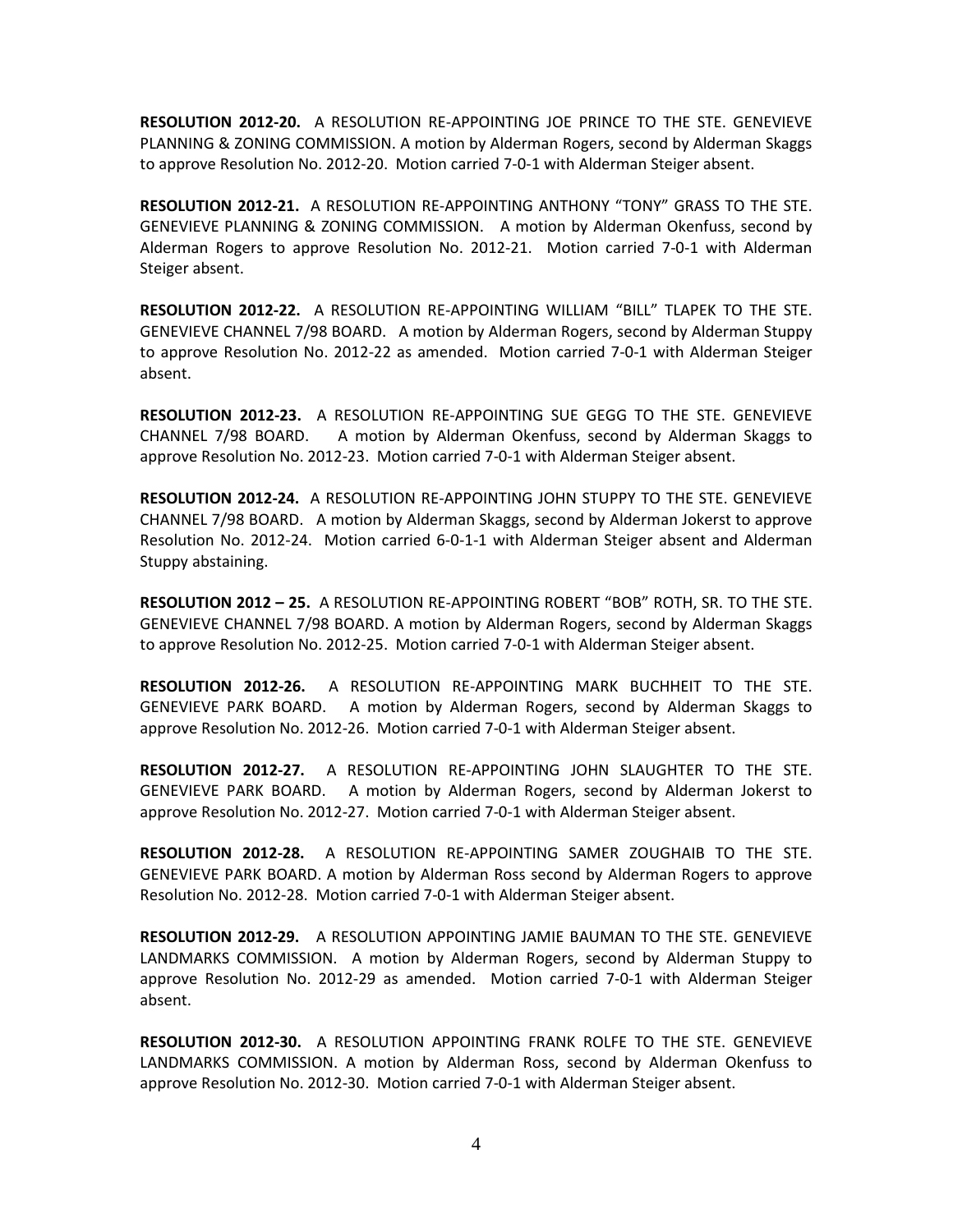# OLD BUSINESS.

BILL NO. **3842.** AN ORDINANCE ALLOWING THE "2012 SHOW ME GREEN SALES TAX HOLIDAY" TO APPLY TO THE LOCAL SALES TAXES OF THE CITY OF STE. GENEVIEVE, MISSOURI BETWEEN APRIL 19 AND APRIL 25, 2012.  $2^{nd}$  READING. A motion by Alderman Rogers, second by Alderman Stuppy, Bill No. 3842 was placed on its second and final reading, read by title only, considered and passed by a roll call vote as follows: Ayes: Alderman Skaggs, Alderman Rogers, Alderman Stuppy, Alderman Jokerst, Alderman Ross, Alderman Okenfuss and Alderwoman Brumfield. Nays: None Motion carried 7-0-1 with Alderman Steiger absent. Thereupon Bill No. 3842 was declared Ordinance No. 3781 signed by the Mayor and attested by the City Clerk.

BILL NO. 3843. AN ORDINANCE OF THE CITY OF STE. GENEVIEVE, MISSOURI AUTHORIZING THE MAYOR TO EXECUTE AN AGREEMENT FOR ENGINEERING SERVICES FOR THE WESTWOOD DRIVE IMPROVEMENTS AND PORTIS STREET IMPROVEMENTS WITH BAER ENGINEERING, LLC. OF PERRYVILLE, MISSOURI.  $2^{nd}$  READING. A motion by Alderman Skaggs, second by Alderman Stuppy, Bill No. 3843 was placed on its second and final reading, read by title only, considered and passed by a roll call vote as follows: Ayes: Alderman Skaggs, Alderman Rogers, Alderman Stuppy, Alderman Jokerst, Alderman Ross, Alderman Okenfuss and Alderwoman Brumfield. Nays: None Motion carried 7-0-1 with Alderman Steiger absent. Thereupon Bill No. 3843 was declared Ordinance No. 3782 signed by the Mayor and attested by the City Clerk.

# NEW BUSINESS.

BILL NO. 3845. AN ORDINANCE AUTHORIZING THE MAYOR TO ENTER INTO AN AGREEMENT BETWEEN THE CITY OF STE. GENEVIEVE AND THE STE. GENEVIEVE COMMUNITY ACCESS TELEVISION BOARD (CHANNEL 7/98).  $1<sup>st</sup>$  Reading. A motion by Alderman Rogers, second by Alderman Skaggs, Bill No. 3845 was placed on its first reading, read by title only, considered and passed with a 7-0-1 vote of the Board of Aldermen with Alderman Steiger absent.

BILL NO. 3846 AN ORDINANCE OF THE CITY OF STE. GENEVIEVE, MISSOURI AUTHORIZING THE MAYOR TO ENTER INTO AN AGREEMENT BETWEEN THE CITY OF STE. GENEVIEVE AND THE STE. GENEVIEVE MUNICIPAL BAND.  $1^{st}$  Reading. A motion by Alderman Jokerst , second by Alderman Skaggs, Bill No. 3846 was placed on its first reading, read by title only, considered and passed with a 7-0-1 vote of the Board of Aldermen with Alderman Steiger absent.

BILL NO. 3847. AN ORDINANCE AUTHORIZING THE MAYOR TO ENTER INTO AN AGREEMENT BETWEEN THE CITY OF STE. GENEVIEVE AND STE. GENEVIEVE COUNTY TO ASSIST IN THE FUNDING AND COOPERATION OF THE STE. GENEVIEVE COUNTY RECYCLING CENTER.  $1<sup>st</sup>$ Reading. A motion by Alderman Rogers, second by Alderman Ross, Bill No. 3847 was placed on its first reading, read by title only, considered and passed with a 7-0-1 vote of the Board of Aldermen with Alderman Steiger absent.

BILL NO. **3848** AN ORDINANCE AUTHORIZING THE MAYOR TO ENTER INTO AN AGREEMENT BETWEEN THE CITY OF STE. GENEVIEVE AND STE. GENEVIEVE COUNTY REGARDING 911 DISPATCHING SERVICES FOR THE CALENDAR YEAR 2012.  $1<sup>st</sup>$  Reading. A motion by